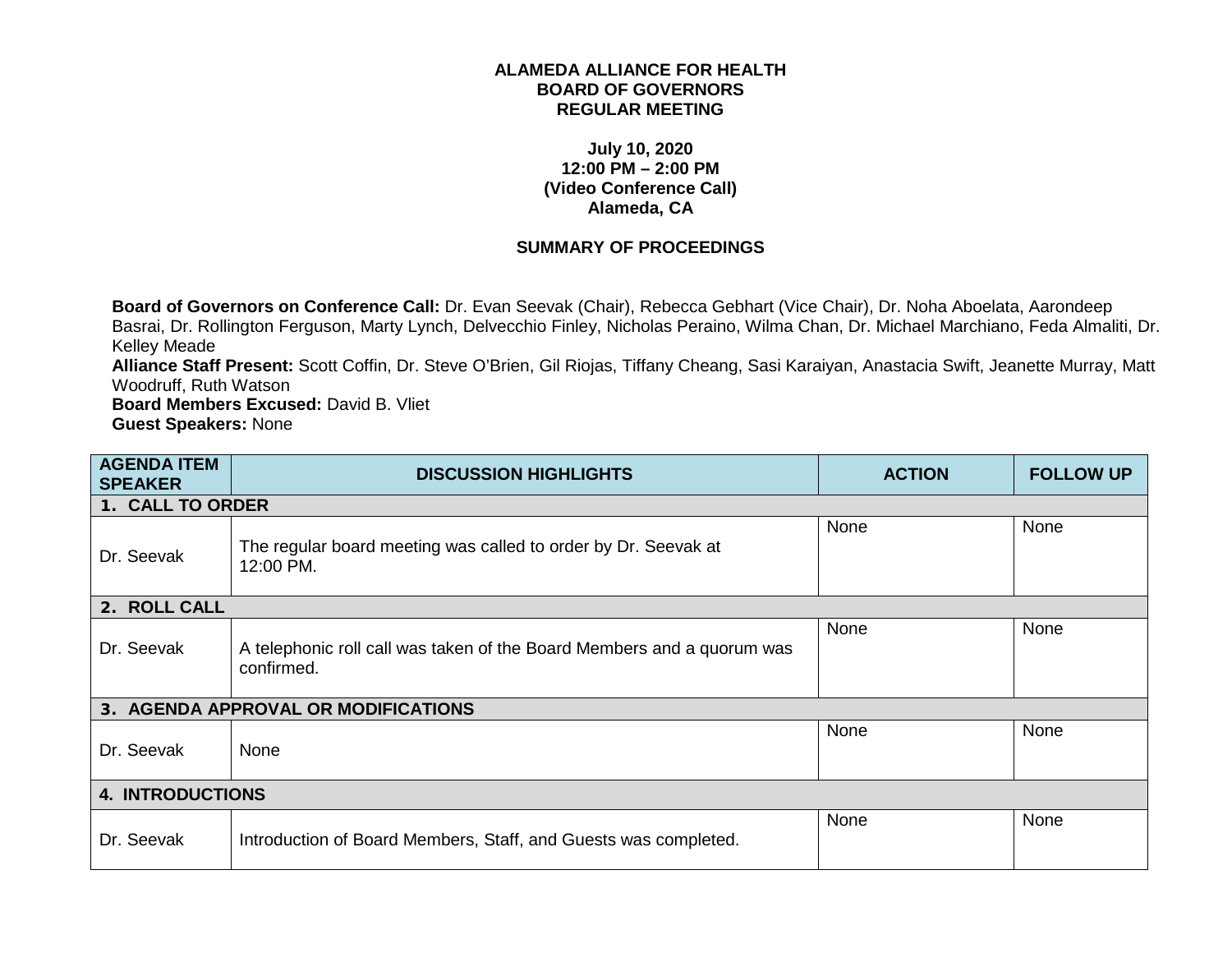|            | <b>5. CONSENT CALENDAR</b>                                                                                                                        |                                                                      |      |  |
|------------|---------------------------------------------------------------------------------------------------------------------------------------------------|----------------------------------------------------------------------|------|--|
| Dr. Seevak | Dr. Seevak presented the Consent Calendar.                                                                                                        | Motion to Approve<br>June 12, 2020 Board<br>Of Governors Meeting     | None |  |
|            | June 12, 2020 Board of Governors Meeting Minutes.<br>$\bullet$                                                                                    | Minutes.                                                             |      |  |
|            | 2020 Procurement Policy VMG-04_Policy and Procedure.                                                                                              | Motion: M. Lynch<br>Second: Dr. K. Meade                             |      |  |
|            | Update on Procurement Policy.                                                                                                                     | Vote: Yes                                                            |      |  |
|            | Motion to Approve June 12, 2020 Board Of Governors Meeting Minutes.                                                                               | No opposed or<br>abstained.                                          |      |  |
|            | A vote by roll call was taken and the motion passed.                                                                                              | <b>Motion to Approve</b><br>2020 Procurement<br>Policy VMG-04_Policy |      |  |
|            | Motion to Approve 2020 Procurement Policy VMG-04_Policy And<br>Procedure.                                                                         | And Procedure.                                                       |      |  |
|            | A vote by roll call was taken and the motion passed.                                                                                              | Motion: A. Basrai<br>Second: Dr. R.<br>Ferguson                      |      |  |
|            |                                                                                                                                                   | Vote: Yes                                                            |      |  |
|            |                                                                                                                                                   | No opposed or<br>abstained.                                          |      |  |
|            | 6. a. BOARD MEMBER REPORT - COMPLIANCE ADVISORY COMMITTEE                                                                                         |                                                                      |      |  |
| R. Gebhart | The Compliance Advisory Committee was held telephonically on July 10,<br>2020, at 10:30 AM.<br>Dr. Seevak and Feda Almaliti attended the meeting. | Informational update to<br>the Board of<br>Governors.                |      |  |
|            |                                                                                                                                                   | Vote not required.                                                   |      |  |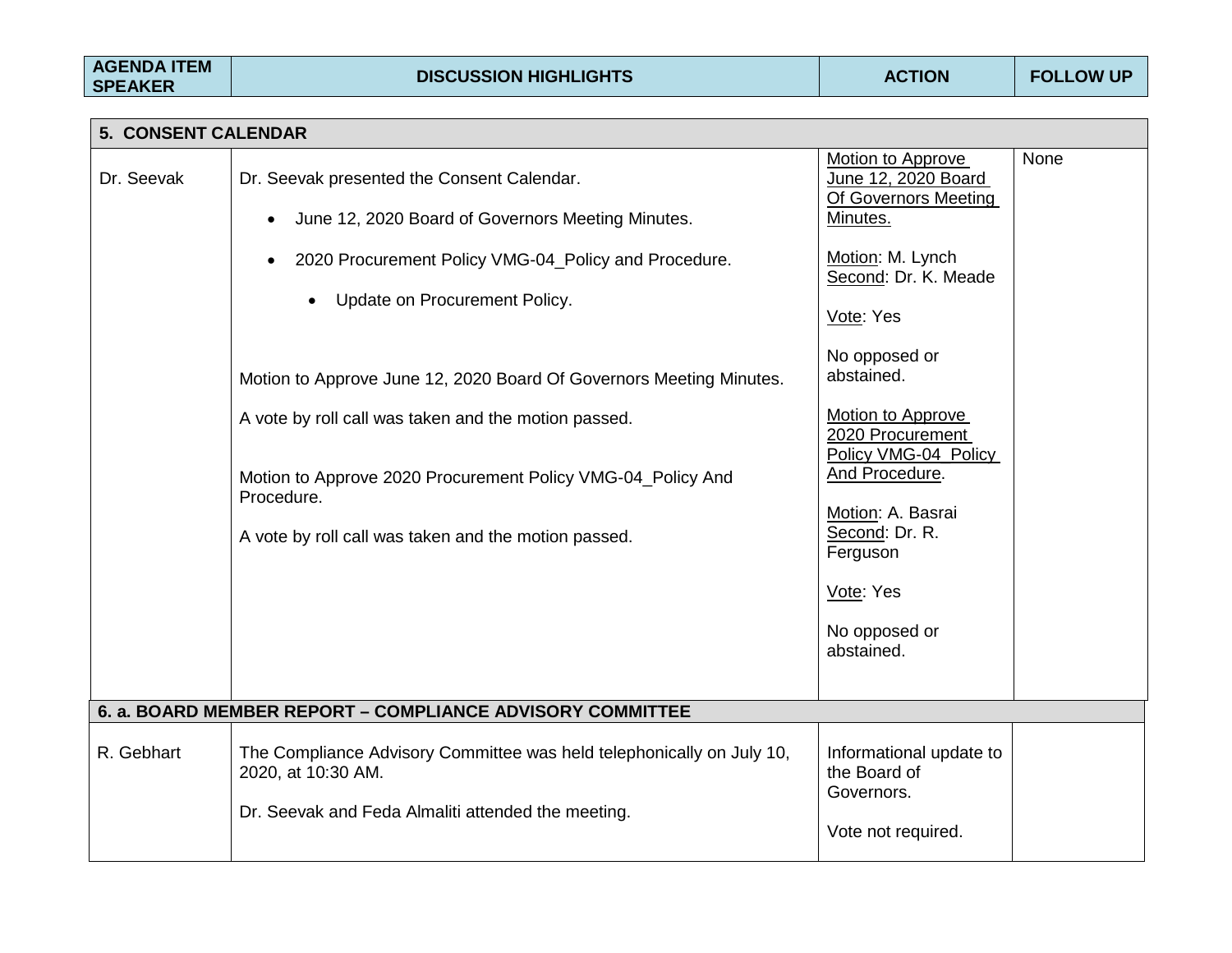| <b>AGENDA ITEM</b><br><b>SPEAKER</b> | <b>DISCUSSION HIGHLIGHTS</b>                                                                                                                                                                                                                                                                                                                                                                                                                                                                                                                                                                                                                                                                                                                                                                                                            | <b>ACTION</b> | <b>FOLLOW UP</b> |
|--------------------------------------|-----------------------------------------------------------------------------------------------------------------------------------------------------------------------------------------------------------------------------------------------------------------------------------------------------------------------------------------------------------------------------------------------------------------------------------------------------------------------------------------------------------------------------------------------------------------------------------------------------------------------------------------------------------------------------------------------------------------------------------------------------------------------------------------------------------------------------------------|---------------|------------------|
|                                      |                                                                                                                                                                                                                                                                                                                                                                                                                                                                                                                                                                                                                                                                                                                                                                                                                                         |               |                  |
|                                      | Rebecca Gebhart gave the following updates:<br>2020 DMHC Medical Services Audit (follow-up from 2018 and 2019 audits):<br>2018 audit there were 12 original deficiencies.<br>$\bullet$<br>These were reviewed in 2019 and again in 2020.<br>$\bullet$<br>The State is interpreting that 5 deficiencies are still not corrected.<br>$\bullet$<br>The Alliance audited all 5 of the deficiencies in detail. Deficiencies<br>$\bullet$<br>were:<br>The Alliance interpreted one member's communication as a<br>$\circ$<br>request for information but the State is interpreting it as a<br>complaint. This is a difference of option.<br>Timing of when we solved the problem and when the States<br>$\circ$<br>look back period occurred.<br>The Alliance misinterpreted the problem and had to go back<br>and solve the correct problem. |               |                  |
|                                      | Lesson learned:<br>We need to clearly understand the deficiencies.<br>$\bullet$<br>Communicate with our regulators timely regarding deficiencies.<br>$\bullet$<br>Continue to increase the level of internal control to solve, monitor,<br>$\bullet$<br>and track deficiencies.<br>Audit report will be published today.<br>Question:<br>At this point, I would suggest to accept regulators opinions and<br>move forward.<br>Answer:<br>• Yes, we need to move forward and understand the regulators<br>opinions.                                                                                                                                                                                                                                                                                                                      |               |                  |
|                                      | <b>NCQA Accreditation status:</b><br>In a review this spring we passed on both lines of business except<br>$\bullet$<br>for a Notice of Authorization (NOA) in Utilization Management.<br>The Alliance requested a re-review and asked for a Corrective<br>Action Plan (CAP) on the NOA.                                                                                                                                                                                                                                                                                                                                                                                                                                                                                                                                                |               |                  |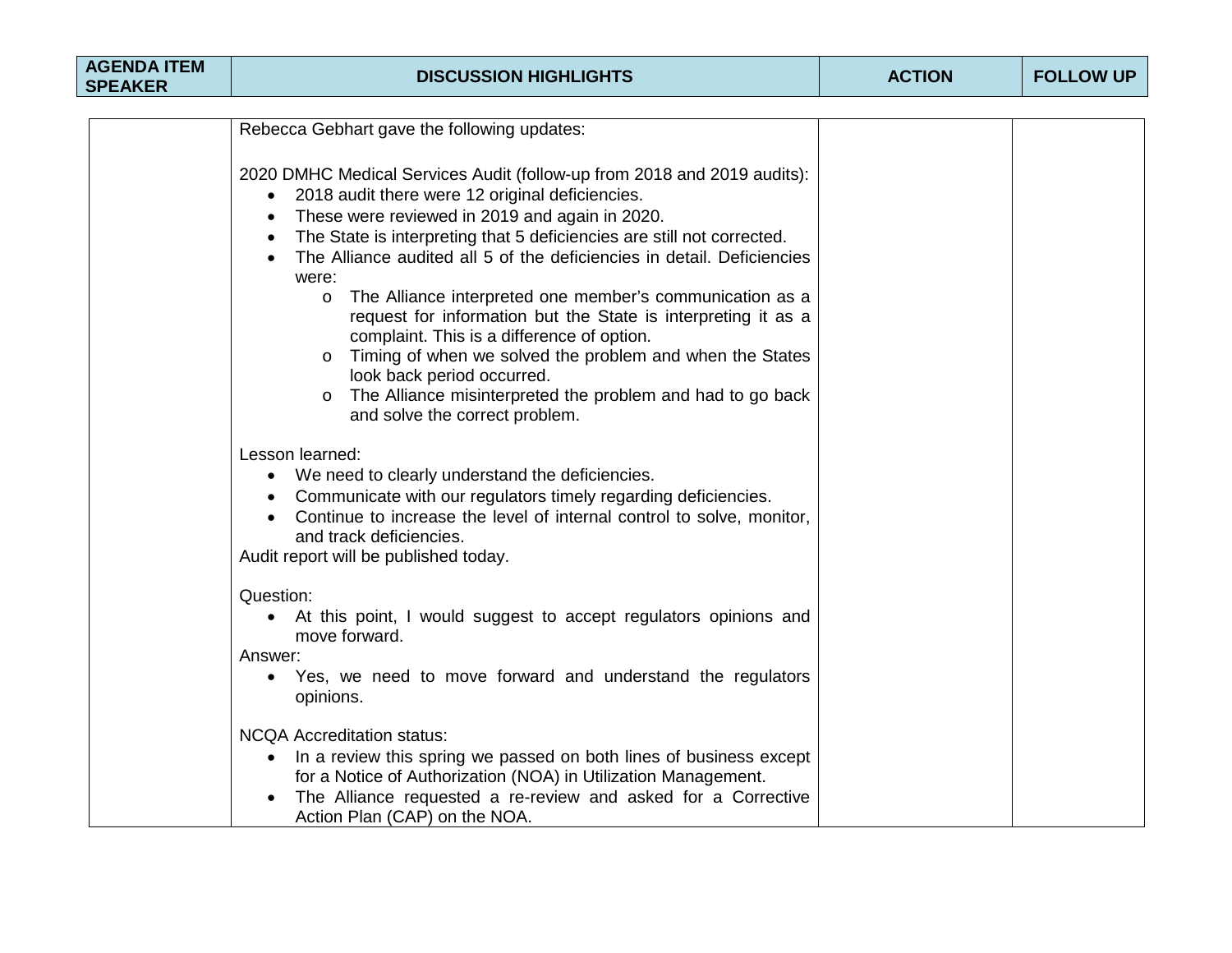| <b>AGENDA ITEM</b><br><b>SPEAKER</b> | <b>DISCUSSION HIGHLIGHTS</b>                                                                                                                                                                                                                                                                                                                                                                                                                                                                                                                                                                                                                                           | <b>ACTION</b>                                                               | <b>FOLLOW UP</b> |
|--------------------------------------|------------------------------------------------------------------------------------------------------------------------------------------------------------------------------------------------------------------------------------------------------------------------------------------------------------------------------------------------------------------------------------------------------------------------------------------------------------------------------------------------------------------------------------------------------------------------------------------------------------------------------------------------------------------------|-----------------------------------------------------------------------------|------------------|
|                                      |                                                                                                                                                                                                                                                                                                                                                                                                                                                                                                                                                                                                                                                                        |                                                                             |                  |
|                                      | We were granted a CAP on July 1, and we are now accredited on<br>both lines of business for the next 3 years.<br>We will continue to report to the Board on the work and solutions of<br>the CAP.<br><b>HEDIS Update:</b><br>• Tiffany reported on the HEDIS score card.                                                                                                                                                                                                                                                                                                                                                                                               |                                                                             |                  |
|                                      | 6. b. BOARD MEMBER REPORT - FINANCE COMMITTEE                                                                                                                                                                                                                                                                                                                                                                                                                                                                                                                                                                                                                          |                                                                             |                  |
| Dr. Ferguson                         | The Finance Committee was held telephonically on Tuesday, July 7, 2020.<br>Dr. Ferguson gave the following updates:<br>Finance Issues:<br>Dr. Ferguson expressed concerns about the Safety-Net<br>Sustainability Fund as the Alliance is expected to be at a loss for<br>the upcoming fiscal year and questioned if the Alliance should<br>continue with the Safety-Net Sustainability Fund grants.<br>Scott's report today will be updating the Board on the Safety-Net<br>Sustainability Fund and it was decided to wait to discuss this issue<br>until then.<br>The administrative expense has increased and Gil will report on this<br>increase during his report. | Informational update to<br>the Board of<br>Governors.<br>Vote not required. |                  |
| 7. CEO UPDATE                        |                                                                                                                                                                                                                                                                                                                                                                                                                                                                                                                                                                                                                                                                        |                                                                             |                  |
| S. Coffin                            | Scott Coffin presented the following CEO updates.<br>Announcements:                                                                                                                                                                                                                                                                                                                                                                                                                                                                                                                                                                                                    | Informational update to<br>the Board of<br>Governors.                       |                  |
|                                      | Ruth Watson, Chief of Projects started in mid-June 2020.<br>Richard Golfin, III, Chief of Compliance will start July 13, 2020.<br>$\bullet$                                                                                                                                                                                                                                                                                                                                                                                                                                                                                                                            | Vote not required.                                                          |                  |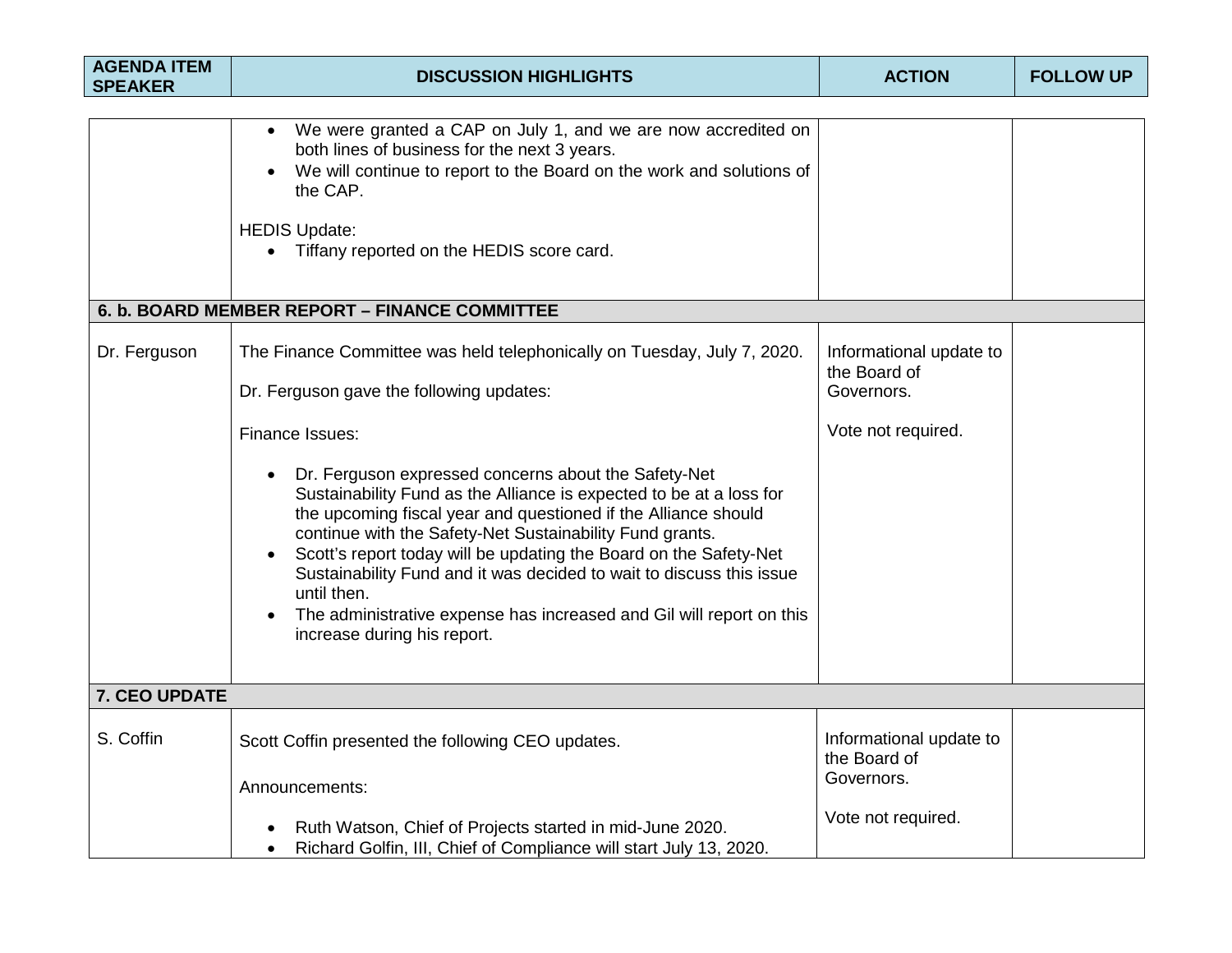|            | California State Budget & Economic Impacts:<br>Governor Newsom, signed the State Budget in June, but there is a<br>$\bullet$<br>potential for an August revise. This would have an impact to<br>funding and covered services in the Medi-Cal program.<br>A trailer bill is being passed that authorizes DHCS to reduce<br>capitated rates and to implement a risk corridor.<br>Medi-Cal enrollment has increased by nearly 12,000 members<br>(March through June), primarily driven by higher unemployment.<br>The DHCS Pharmacy transition is on schedule for January 1, 2021.<br>$\bullet$<br>A new Medi-Cal benefit which starts January 2021 is "Long-Term<br>$\bullet$<br>Care at Home". Guidance and details to be rolled out in the future.<br>Benefit change to occur in non-medical transportation from a 1-day<br>notice to a 5-day notice. Communications will be sent to the Board<br>and providers as the changes occur.<br>The Alliance staff continues to work remotely through the end of the<br>year. The Alliance is following Alameda County Public Health<br>Department guidance and advice. We are keeping close track of<br>current situations to stay compliant and following steps necessary<br>to be safe.<br><b>Compliance Virtual Audits:</b><br>Annual DHCS Medical Survey, October 2020 |                          |      |
|------------|----------------------------------------------------------------------------------------------------------------------------------------------------------------------------------------------------------------------------------------------------------------------------------------------------------------------------------------------------------------------------------------------------------------------------------------------------------------------------------------------------------------------------------------------------------------------------------------------------------------------------------------------------------------------------------------------------------------------------------------------------------------------------------------------------------------------------------------------------------------------------------------------------------------------------------------------------------------------------------------------------------------------------------------------------------------------------------------------------------------------------------------------------------------------------------------------------------------------------------------------------------------------------------------------------------------------|--------------------------|------|
|            | DMHC Medical Survey, April 2021                                                                                                                                                                                                                                                                                                                                                                                                                                                                                                                                                                                                                                                                                                                                                                                                                                                                                                                                                                                                                                                                                                                                                                                                                                                                                      |                          |      |
|            | 8. a. BOARD BUSINESS - DISCUSSION AND VOTE                                                                                                                                                                                                                                                                                                                                                                                                                                                                                                                                                                                                                                                                                                                                                                                                                                                                                                                                                                                                                                                                                                                                                                                                                                                                           |                          |      |
|            |                                                                                                                                                                                                                                                                                                                                                                                                                                                                                                                                                                                                                                                                                                                                                                                                                                                                                                                                                                                                                                                                                                                                                                                                                                                                                                                      | <b>Motion to Approve</b> | None |
| Dr. Seevak | Board Member vote for Consumer Member Seat - Natalie Williams.<br>$\bullet$                                                                                                                                                                                                                                                                                                                                                                                                                                                                                                                                                                                                                                                                                                                                                                                                                                                                                                                                                                                                                                                                                                                                                                                                                                          | Board Member vote for    |      |
|            |                                                                                                                                                                                                                                                                                                                                                                                                                                                                                                                                                                                                                                                                                                                                                                                                                                                                                                                                                                                                                                                                                                                                                                                                                                                                                                                      | <b>Consumer Member</b>   |      |
|            | Board Member vote for Labor Stakeholders Seat - SEIU United<br>$\bullet$<br>Healthcare Workers West - Byron Lopez.                                                                                                                                                                                                                                                                                                                                                                                                                                                                                                                                                                                                                                                                                                                                                                                                                                                                                                                                                                                                                                                                                                                                                                                                   | Seat                     |      |
|            |                                                                                                                                                                                                                                                                                                                                                                                                                                                                                                                                                                                                                                                                                                                                                                                                                                                                                                                                                                                                                                                                                                                                                                                                                                                                                                                      | Motion: Marty Lynch      |      |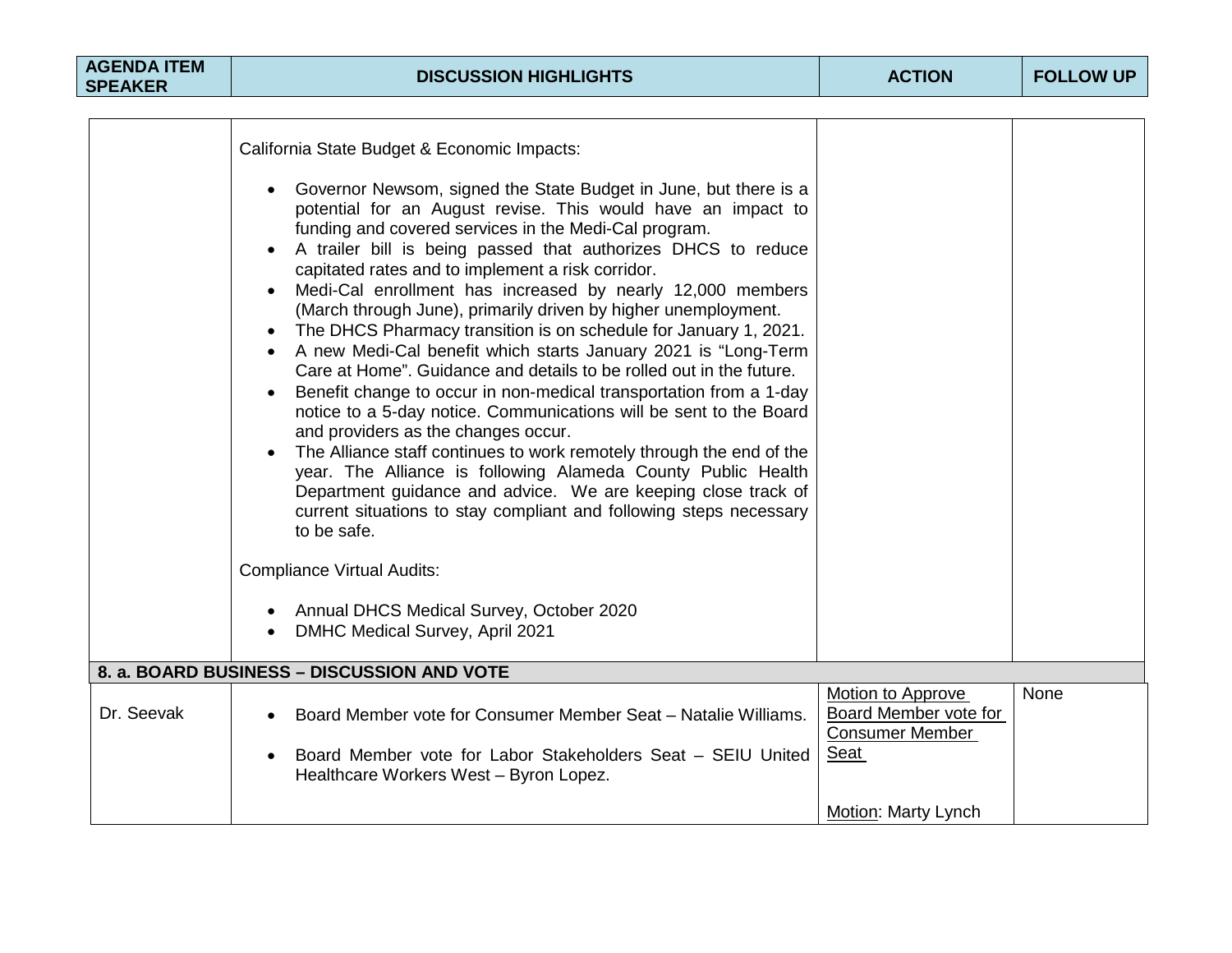| <b>AGENDA ITEM</b><br><b>SPEAKER</b> | <b>DISCUSSION HIGHLIGHTS</b>                                                                                                             | <b>ACTION</b>                                                                                          | <b>FOLLOW UP</b> |
|--------------------------------------|------------------------------------------------------------------------------------------------------------------------------------------|--------------------------------------------------------------------------------------------------------|------------------|
|                                      |                                                                                                                                          |                                                                                                        |                  |
|                                      | A motion was made to accept Natalie Williams in the Consumer Member                                                                      | Second: Feda Almaliti                                                                                  |                  |
|                                      | Seat.                                                                                                                                    | Vote: Yes                                                                                              |                  |
|                                      | A vote by roll call was taken and the motion passed.                                                                                     | No opposed or<br>abstained.                                                                            |                  |
|                                      | A motion was made to accept Byron Lopez in the Labor Stakeholder<br>Member Seat.<br>A vote by roll call was taken and the motion passed. | Board Member vote for<br>Labor Stakeholders<br>Seat - SEIU United<br><b>Healthcare Workers</b><br>West |                  |
|                                      |                                                                                                                                          | Motion: Dr. Ferguson<br>Second: Dr. Marchiano                                                          |                  |
|                                      |                                                                                                                                          | Vote: Yes                                                                                              |                  |
|                                      |                                                                                                                                          | No opposed or<br>abstained.                                                                            |                  |
| <b>CHANGE IN AGENDA ITEMS</b>        |                                                                                                                                          |                                                                                                        |                  |
|                                      | Marty Lynch asked that the Finance Report be moved before the Safety-<br>Net Sustainability Fund Report.                                 | Informational update to<br>the Board of<br>Governors.                                                  |                  |
|                                      | The Agenda was modified to reflect that Board Business 8b and 8c were<br>interchanged on the agenda.                                     | Vote not required.                                                                                     | None             |
|                                      | 8. b. BOARD BUSINESS - REVIEW AND APPROVE MAY 2020 MONTHLY FINANCIAL STATEMENTS                                                          |                                                                                                        |                  |
| G. Riojas                            | Gil Riojas gave the following May Finance updates:                                                                                       |                                                                                                        |                  |
|                                      | Enrollment:<br>For the month ending May 31, 2020, the Alliance had enrollment of                                                         | Motion: Dr. Ferguson<br>Second: Feda Almaliti                                                          |                  |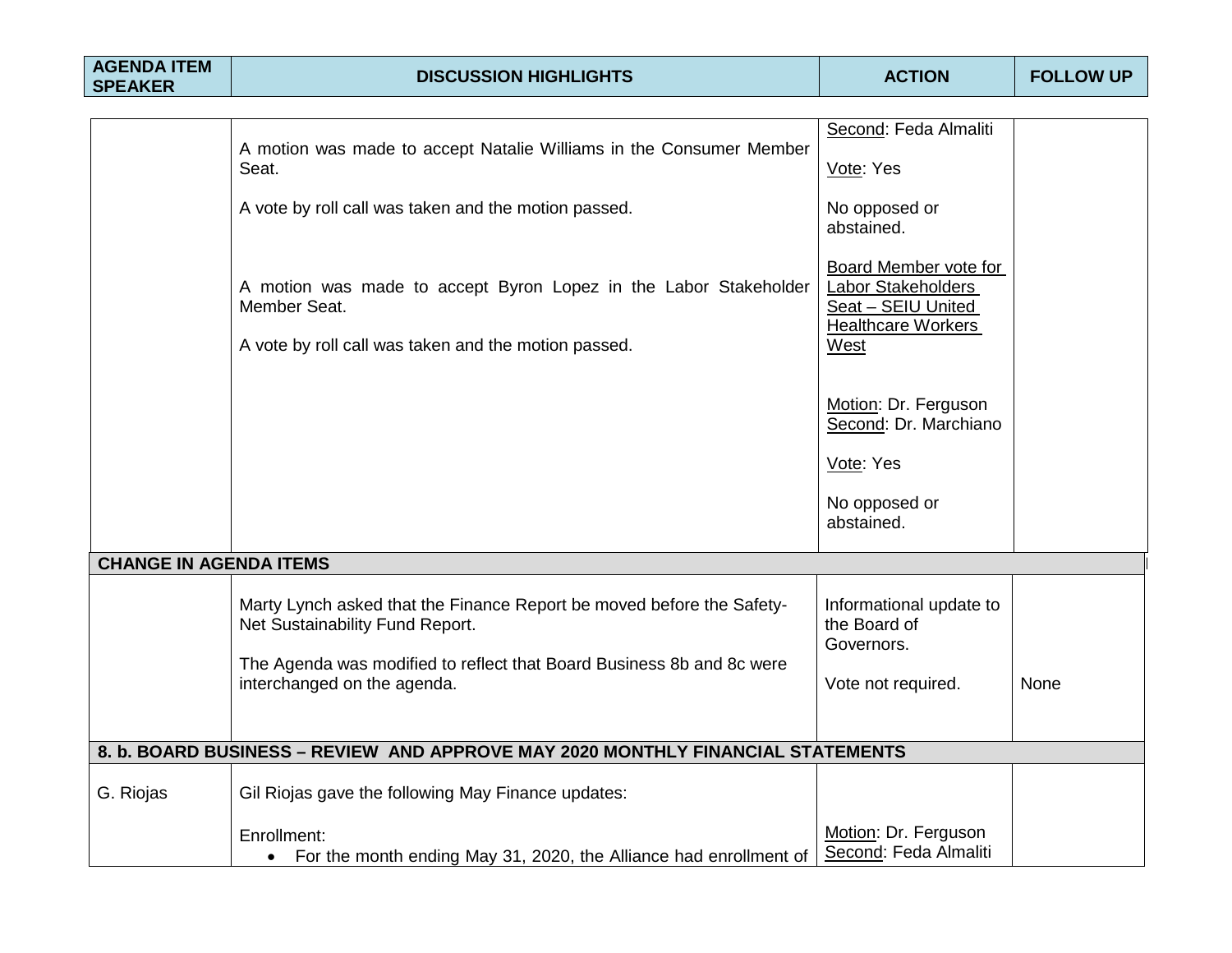| <b>AGENDA ITEM</b><br><b>SPEAKER</b> | <b>DISCUSSION HIGHLIGHTS</b>                                                                                                                                                                                                                                                                                                                                                                                | <b>ACTION</b>                            | <b>FOLLOW UP</b> |  |
|--------------------------------------|-------------------------------------------------------------------------------------------------------------------------------------------------------------------------------------------------------------------------------------------------------------------------------------------------------------------------------------------------------------------------------------------------------------|------------------------------------------|------------------|--|
|                                      |                                                                                                                                                                                                                                                                                                                                                                                                             |                                          |                  |  |
|                                      | 252,971 members, a Net Income of \$1.6M and the Tangible Net<br>Equity is 628%.<br>Our enrollment has increased 3,720 members since April 2020.<br>$\bullet$                                                                                                                                                                                                                                                | Motion passed by roll<br>call.           |                  |  |
|                                      | Net Income:<br>For the month ending May 31, 2020, the Actual Net Income was<br>$\bullet$<br>\$1.6M and the Budgeted Net Loss was \$263,000.<br>Year-to-Date (YTD) ending May 31, 2020 the actual YTD net<br>$\bullet$<br>income was \$20.4M and the budgeted YTD net income was \$2.8M.<br>The favorable variance is due to higher than anticipated revenue<br>and lower than anticipated medical expenses. | Vote: Yes<br>No opposed or<br>abstained. |                  |  |
|                                      | Revenue:<br>For the month ending May 31, 2020, the actual revenue was<br>\$79.8M vs. the budgeted revenue of \$77.2M.<br>For the year-to-date, the Alliance recorded revenue of \$883.8M vs.<br>budgeted revenue of \$860.7M.                                                                                                                                                                               |                                          |                  |  |
|                                      | <b>Medical Expense:</b><br>• For the month ending May 31, 2020, actual medical expenses were<br>\$69.1M vs. our budgeted medical expense of \$72.8M.<br>Actual YTD medical expenses was \$813.0M vs. budgeted YTD<br>medical expense of \$806.2M.                                                                                                                                                           |                                          |                  |  |
|                                      | Medical Loss Ratio (MLR):<br>For the month ending May 31, 2020, the MLR was 86.6% vs. year-<br>to-date of 92.0%.                                                                                                                                                                                                                                                                                            |                                          |                  |  |
|                                      | <b>Administrative Expense:</b><br>For the month ending May 31, 2020, actual administrative<br>$\bullet$<br>expenses were \$9.3M vs. budgeted administrative expense \$5.0M.<br>Actual administrative expense YTD is \$54.1M vs. budgeted<br>$\bullet$<br>\$55.4M.<br>The increase in this month's Administrative Expense is primarily<br>due to the Safety-Net Sustainability Funding. The \$5 million was  |                                          |                  |  |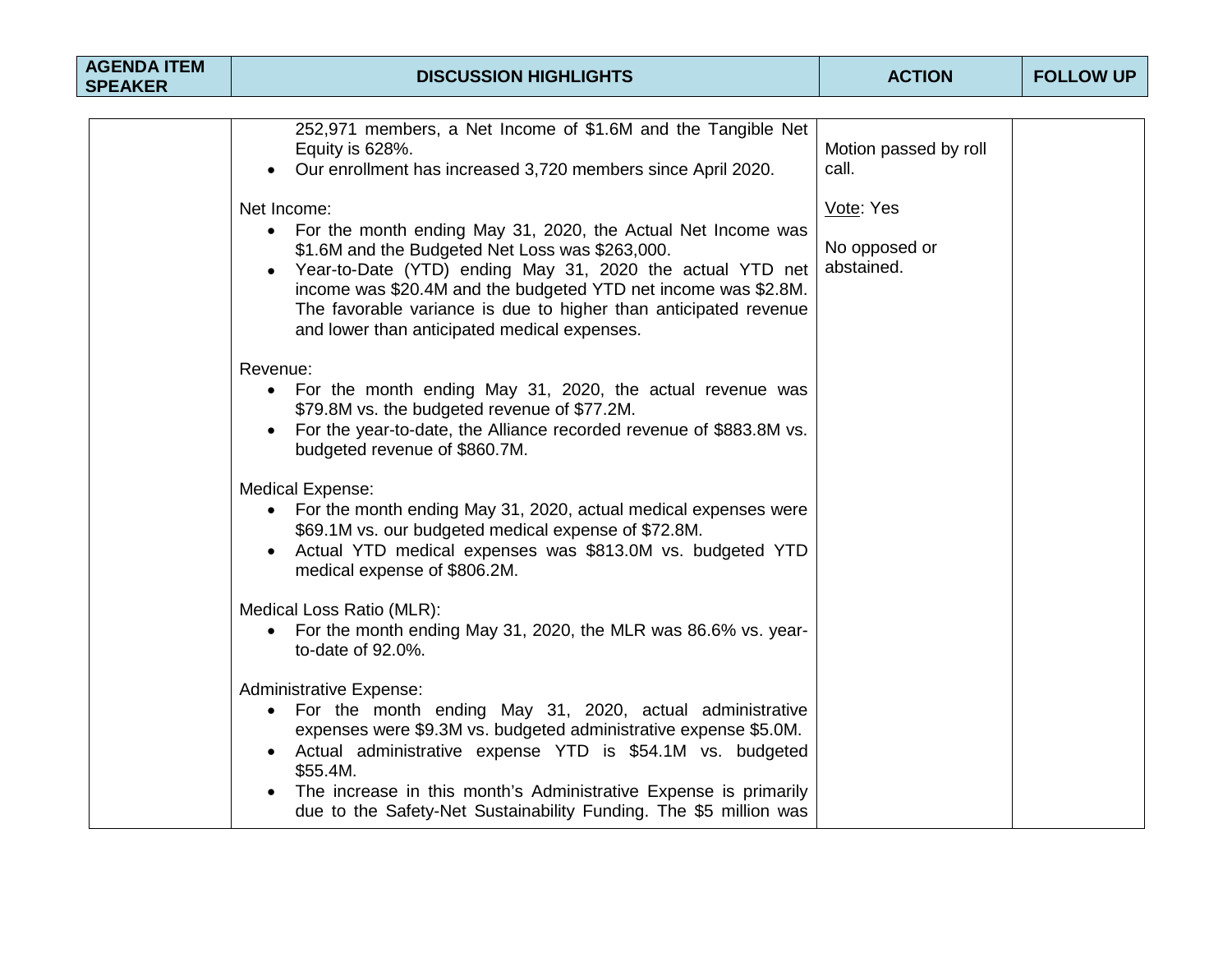| <b>AGENDA ITEM</b><br><b>SPEAKER</b> | <b>DISCUSSION HIGHLIGHTS</b>                                                                                                                                                                                                                      | <b>ACTION</b>                                                                        | <b>FOLLOW UP</b> |
|--------------------------------------|---------------------------------------------------------------------------------------------------------------------------------------------------------------------------------------------------------------------------------------------------|--------------------------------------------------------------------------------------|------------------|
|                                      |                                                                                                                                                                                                                                                   |                                                                                      |                  |
|                                      | allocated as an Administrative Expense due to State criteria.                                                                                                                                                                                     |                                                                                      |                  |
|                                      | Other Income / (Expense):<br>• As of May 31, 2020, our YTD interest income from investments is<br>\$4.4M, and YTD claims interest expense is \$304,000.                                                                                           |                                                                                      |                  |
|                                      | Tangible Net Equity (TNE):<br>• Tangible net equity results continue to remain healthy, and at the<br>end of May 31, 2020, the TNE was reported at 628% of the<br>required amount.                                                                |                                                                                      |                  |
|                                      | <b>Cash Position and Assets:</b><br>• For the month ending May 31, 2020, \$276.3M reported in cash;<br>\$140.7M is uncommitted cash. Our current ratio is above the<br>minimum required at 1.77, as compared to the regulatory minimum<br>of 1.0. |                                                                                      |                  |
|                                      | <b>Risk Corridor Overview:</b><br>• Gil presented a Risk Corridor Overview Presentation.                                                                                                                                                          |                                                                                      |                  |
|                                      | Questions:<br>• The \$10.0M that we are accruing this month, where are you putting<br>that in the expenses?<br>Answer:<br>It is not reported as an expense, it is reported as a deduction to our<br>$\bullet$                                     |                                                                                      |                  |
|                                      | revenue.<br>Motion to approve the May 2020 financial report as presented.                                                                                                                                                                         |                                                                                      |                  |
|                                      | A vote by roll call was taken and the motion passed.                                                                                                                                                                                              |                                                                                      |                  |
|                                      | 8. c. BOARD BUSINESS - SAFETY-NET SUSTAINABILITY FUND                                                                                                                                                                                             |                                                                                      |                  |
| S. Coffin                            | Scott presented the update report of the Safety-Net Sustainability Fund to<br>the Board of Governors.                                                                                                                                             | Motion to table this<br>agenda item until the<br>Alliance can seek legal<br>counsel. | None             |
|                                      | This report of the Safety-Net Sustainability Fund is an update for the month                                                                                                                                                                      |                                                                                      |                  |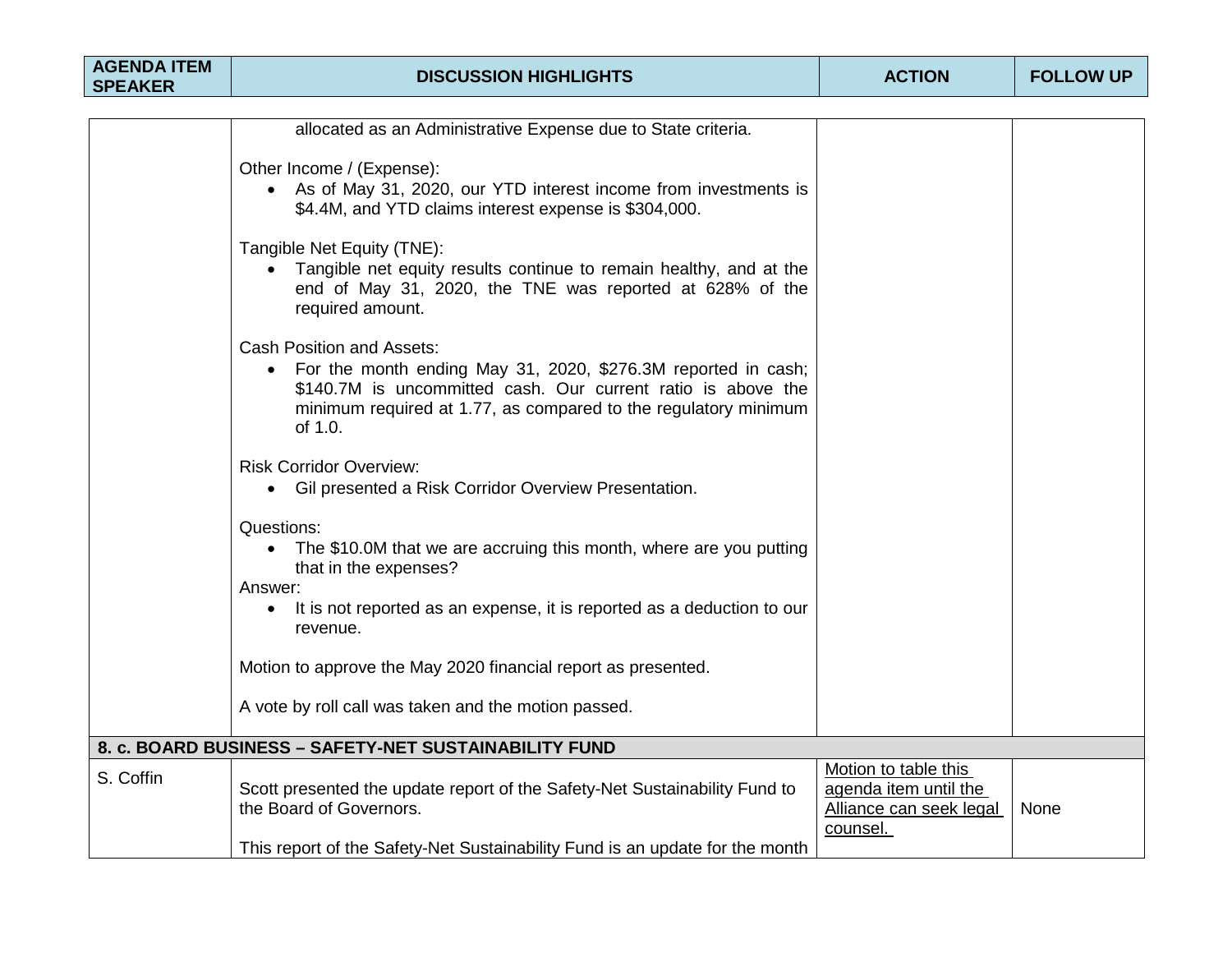|           | of May 2020.<br>• Total of 30 applications were received in the month of May. 17 of<br>these applications were eligible and 13 ineligible for this program.<br>After reviewing, approximately \$4.2 million was awarded for the first<br>month, May 2020.<br>Confirmation emails have been sent to awardees and the payments<br>are going out in July, 2020.<br>We have received applications for June and these have been<br>$\bullet$<br>completed, evaluated, and scored.<br>Questions:<br>Is there a conflict of interest because some of the Board entities<br>$\bullet$<br>have received awards? Should these Board members recuse<br>themselves?<br>Answer:<br>It was decided there was a conflict of interest and a special meeting<br>would take place after the Alliance seeks legal counsel on the<br>above questions?<br>Motion to table this agenda item until the Alliance can seek legal counsel<br>regarding Board members needing to recuse themselves from voting on<br>this issue.<br>A vote by roll call was taken and the motion passed.<br>A Special Board Meeting will be set within a couple of weeks after legal<br>opinion is received from general counsel. | Motion: Marty Lynch<br>Second: Wilma Chan<br>Motion passed by roll<br>call.<br>Vote: Yes<br>Dr. Ferguson<br>abstained. |      |
|-----------|----------------------------------------------------------------------------------------------------------------------------------------------------------------------------------------------------------------------------------------------------------------------------------------------------------------------------------------------------------------------------------------------------------------------------------------------------------------------------------------------------------------------------------------------------------------------------------------------------------------------------------------------------------------------------------------------------------------------------------------------------------------------------------------------------------------------------------------------------------------------------------------------------------------------------------------------------------------------------------------------------------------------------------------------------------------------------------------------------------------------------------------------------------------------------------------|------------------------------------------------------------------------------------------------------------------------|------|
|           | 8. d. BOARD BUSINESS – REVIEW AND APPROVE PUBLIC STATEMENT OPPOSING STRUCTURAL RACISM                                                                                                                                                                                                                                                                                                                                                                                                                                                                                                                                                                                                                                                                                                                                                                                                                                                                                                                                                                                                                                                                                                  |                                                                                                                        |      |
| S. Coffin | Scott presented the Public Statement Opposing Structural Racism to the<br>Board of Governors.                                                                                                                                                                                                                                                                                                                                                                                                                                                                                                                                                                                                                                                                                                                                                                                                                                                                                                                                                                                                                                                                                          | Motion: Marty Lynch<br>Second: Dr. Ferguson                                                                            | None |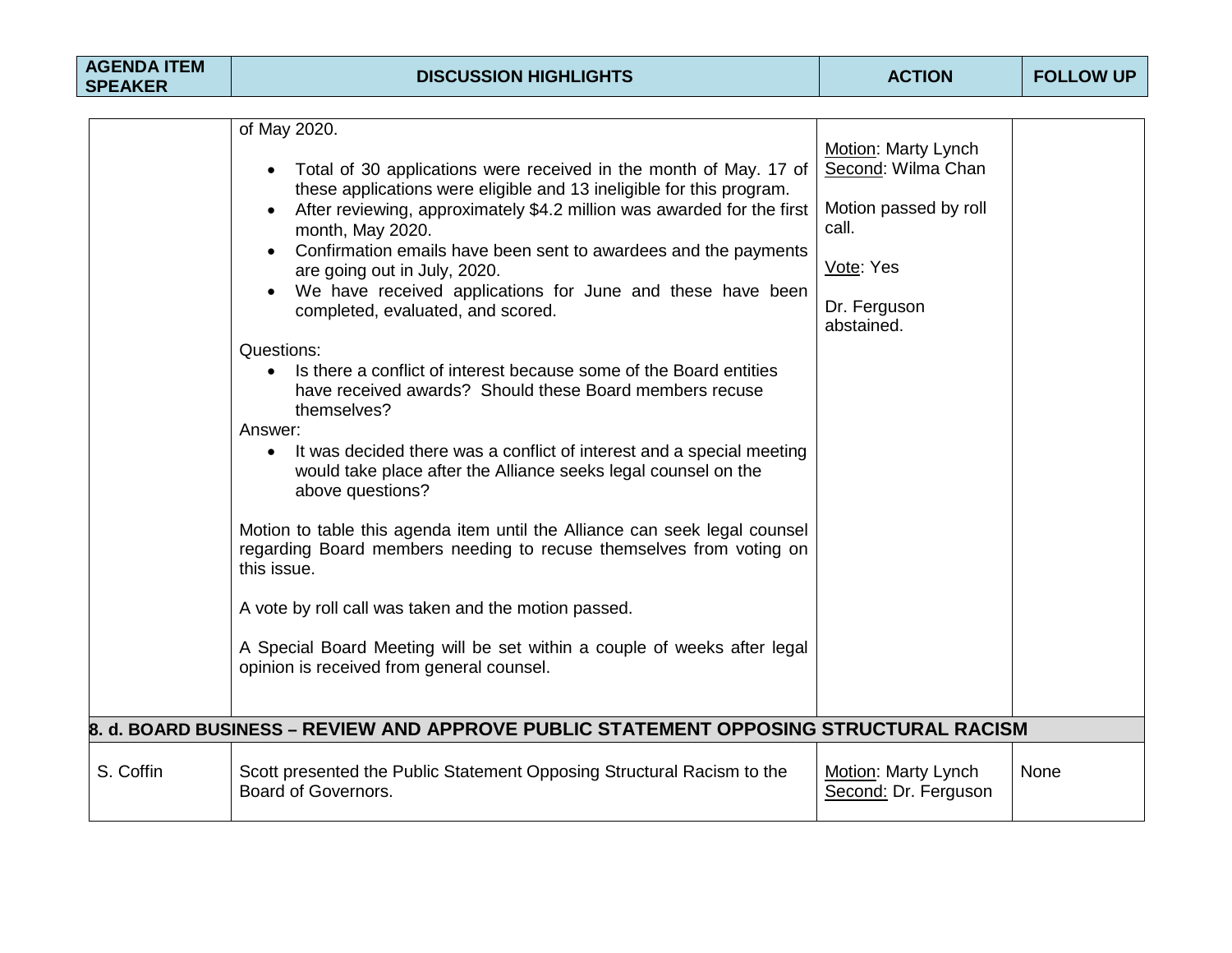| <b>AGENDA ITEM</b><br><b>SPEAKER</b> | <b>DISCUSSION HIGHLIGHTS</b>                                                                                                                                                                                                                                                                                                                                                                                                                                                                                                                                                                                                                                                          | <b>ACTION</b>                                                                                                                                             | <b>FOLLOW UP</b> |
|--------------------------------------|---------------------------------------------------------------------------------------------------------------------------------------------------------------------------------------------------------------------------------------------------------------------------------------------------------------------------------------------------------------------------------------------------------------------------------------------------------------------------------------------------------------------------------------------------------------------------------------------------------------------------------------------------------------------------------------|-----------------------------------------------------------------------------------------------------------------------------------------------------------|------------------|
| Dr. O'Brien                          | A number of Alliance Staff read the Statement out loud.<br>$\bullet$<br>Motion to approve the Public Statement Opposing Structural Racism and<br>publicize the statement.<br>A vote by roll call was taken and the motion passed.<br>9. a. STANDING COMMITTEE UPDATES - PEER REVIEW AND CREDENTIALING COMMITTEE<br>The Peer Review and Credentialing Committee (PRCC) was held<br>telephonically on June 16, 2020.<br>Dr. O'Brien gave the following updates:<br>There were twelve (12) initial providers approved; including three<br>(3) Primary Care Providers.<br>Additionally, nineteen (19) providers were re-credentialed at this<br>meeting; five (5) Primary Care Providers. | Motion passed by roll<br>call.<br>Vote: Yes<br>No opposed or<br>abstained.<br>Informational update to<br>the Board of<br>Governors.<br>Vote not required. |                  |
|                                      | 9. b. STANDING COMMITTEE UPDATES - PHARMACY AND THERAPEUTICS COMMITTEE                                                                                                                                                                                                                                                                                                                                                                                                                                                                                                                                                                                                                |                                                                                                                                                           |                  |
| Dr. O'Brien                          | The Pharmacy And Therapeutics Committee (P&T) was held telephonically<br>on June 16, 2020.<br><b>Committee Medical Updates:</b><br>Reviewed the efficacy, safety, cost, and utilization profiles of:<br>Twenty eight therapeutic categories.<br>Approved thirteen formulary modifications.<br>$\circ$                                                                                                                                                                                                                                                                                                                                                                                 | Informational update to<br>the Board of<br>Governors.<br>Vote not required.                                                                               | None             |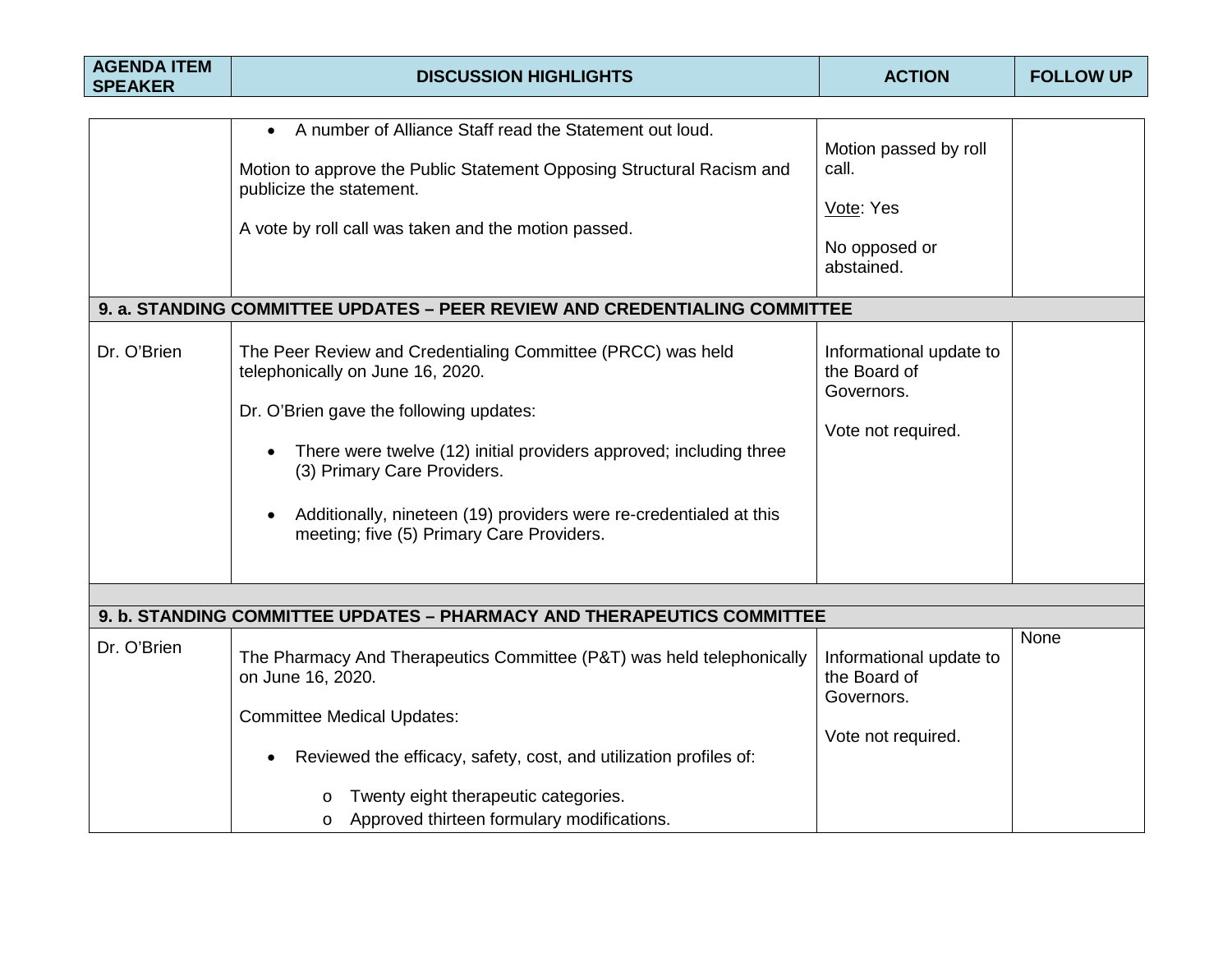| <b>AGENDA ITEM</b><br><b>SPEAKER</b> | <b>DISCUSSION HIGHLIGHTS</b>                                                                                                                                                                                                                                                                                                                                                                                                                  | <b>ACTION</b>                                                               | <b>FOLLOW UP</b> |
|--------------------------------------|-----------------------------------------------------------------------------------------------------------------------------------------------------------------------------------------------------------------------------------------------------------------------------------------------------------------------------------------------------------------------------------------------------------------------------------------------|-----------------------------------------------------------------------------|------------------|
|                                      |                                                                                                                                                                                                                                                                                                                                                                                                                                               |                                                                             |                  |
|                                      | Thirty - four prior authorization guidelines.<br>$\circ$<br>Care and cost initiatives:<br>$\bullet$<br>o Pharmacy<br>Temporary Pharmacy edits in place due to COVID-<br>19 (early refills, out of network pharmacies,<br>expanded list of 90 day supply).<br>These temporary Pharmacy edits expire the end of<br>July.<br>Physician Administered Drugs (PAD):<br>$\bullet$<br>Working with providers regarding<br>$\Omega$<br>Biosimilar use. |                                                                             |                  |
|                                      | Site of care.<br>Channel Management.<br>٠<br>More information in the future<br>$\Omega$<br>Interpreter service changes:<br>$\bullet$<br>o Cyracom is our new primary interpreter vendor<br>In-person interpreters.<br>5-day notice for routine requests via fax.<br>Indications for in-person: ASL & sensitive services.                                                                                                                      |                                                                             |                  |
|                                      | 9. c. STANDING COMMITTEE UPDATES - CONSUMER ADVISORY COMMITTEE                                                                                                                                                                                                                                                                                                                                                                                |                                                                             |                  |
| S. Coffin                            | The Consumer Advisory Committee (MAC) was held telephonically on<br>June 18, 2020.<br>Topics discussed were:                                                                                                                                                                                                                                                                                                                                  | Informational update to<br>the Board of<br>Governors.<br>Vote not required. | None             |
|                                      | Alliance Finances for May and the Preliminary 2021 Budget update.<br>The Communications and Outreach department updated activities<br>$\bullet$                                                                                                                                                                                                                                                                                               |                                                                             |                  |